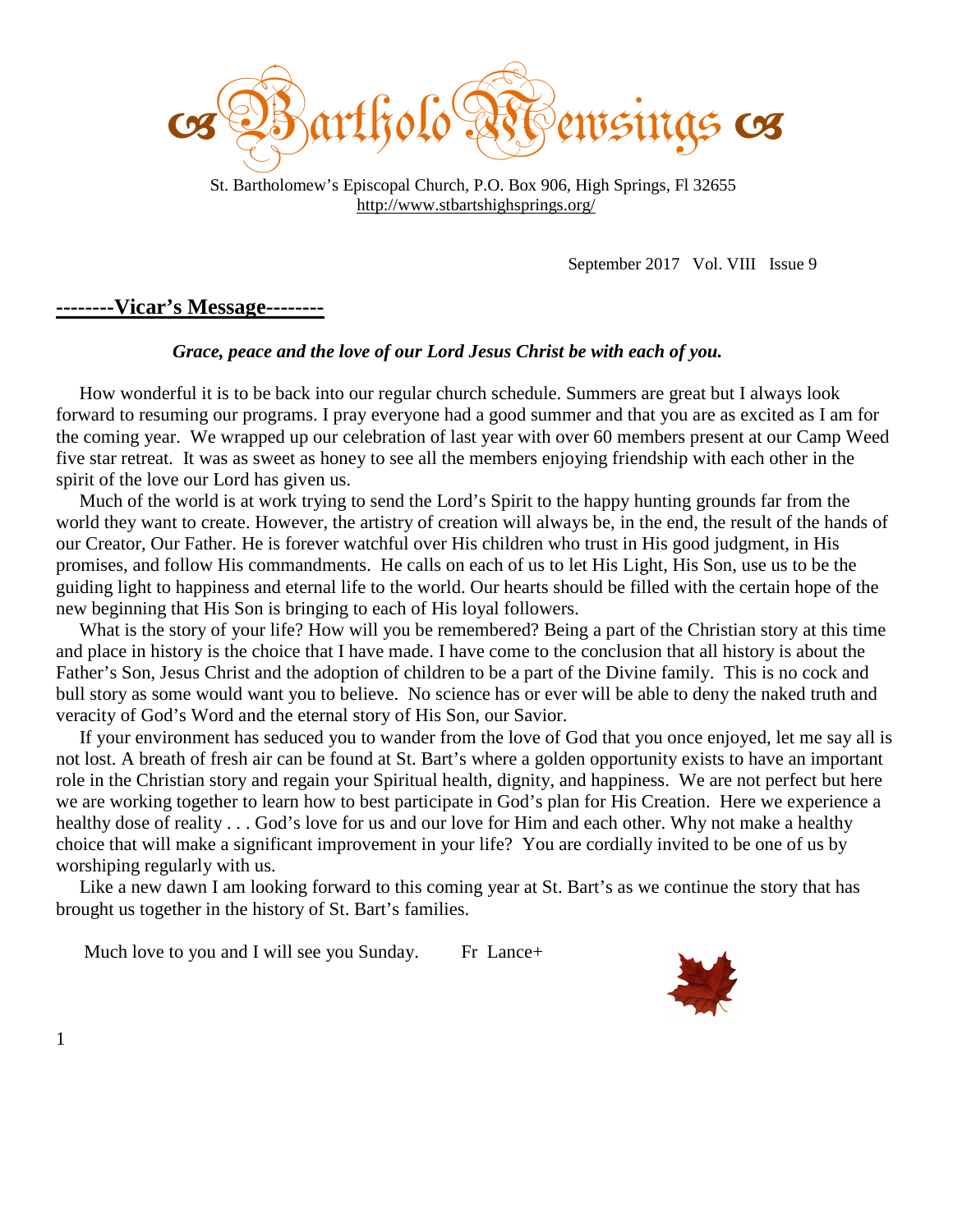**Editor's Note** We hope you are enjoying the Newsletter and we **welcome** your comments and suggestions. **Deadline for next issue is Sept. 17th.** Contact: Annette Jones - (386) 454-8585 pgrscoot97@aol.com

#### *Faith sees the invisible, believes the incredible & receives the impossible!*

\*+\*+\*+\*+\*+\*+\*+\*+\*+\*+\*+\*+\*+\*+\*+\*+\*+\*+\*+\*+\*+\*+\*+\*+\*+\*+\*+\*+\*+\*+\*+\*+\*+\*+\*+\*+\*+\*+\*+\*+\*+\*+\*+\*+\*+\*+\*+\*+\*+\*+\*+\*+\*+\*+\*+\*+\*+\*+\*

## Memorial Garden

 Our church is investigating a proposal to have a place on the church grounds to bury the ashes of members. We are considering either an in ground burial of ashes or a columbarium that has niches for the urns containing ashes. Maybe we could have both.

 To further the decision process the Mission Board would like to hear from the members their thoughts on this project. Such a project to be done right will most likely involve a capital campaign to raise the needed funds to design and construct the project.

 We ask you to share with us your thoughts on this matter. Please contact the Senior Warden, Charles Jones or Mission Board member Jane Woodward or Father Lance with your input. Thank you.

\*+\*+\*+\*+\*+\*+\*+\*+\*+\*+\*+\*+\*+\*+\*+\*+\*+\*+\*+\*+\*+\*+\*+\*+\*+\*+\*+\*+\*+\*+\*+\*+\*+\*+\*+\*+\*+\*+\*+\*+\*+\*+\*+\*+\*+\*+\*+\*+\*+\*+\*+\*+\*+\*+\*+\*+\*+\*+\*+\*

### Mew-sings from the Senior Warden

I got this as an email from a friend and wanted to share it with my church family. WHY GO TO CHURCH

 A Church goer wrote a letter to the editor of a newspaper and complained that it made no sense to go to church every Sunday.

 He wrote: "I've gone for 30 years now, and in that time I have heard something like 3,000 sermons, but for the life of me, I can't remember a single one of them. So, I think I'm wasting my time, the preachers and priests are wasting theirs by giving sermons at all".

This started a real controversy in the "Letters to the Editor" column.

Much to the delight of the editor, it went on for weeks until someone wrote this clincher:

 "I've been married for 30 years now. In that time my wife has cooked some 32,000 meals. But, for the life of me, I cannot recall the entire menu for a single one of those meals.

 But I do know this: They all nourished me and gave me the strength I needed to do my work. If my wife had not given me these meals, I would be physically dead today. Likewise, if I had not gone to church for nourishment, I would be spiritually dead today!"

#### **Thank God for our physical and our spiritual nourishment!** Charles

386-454-8585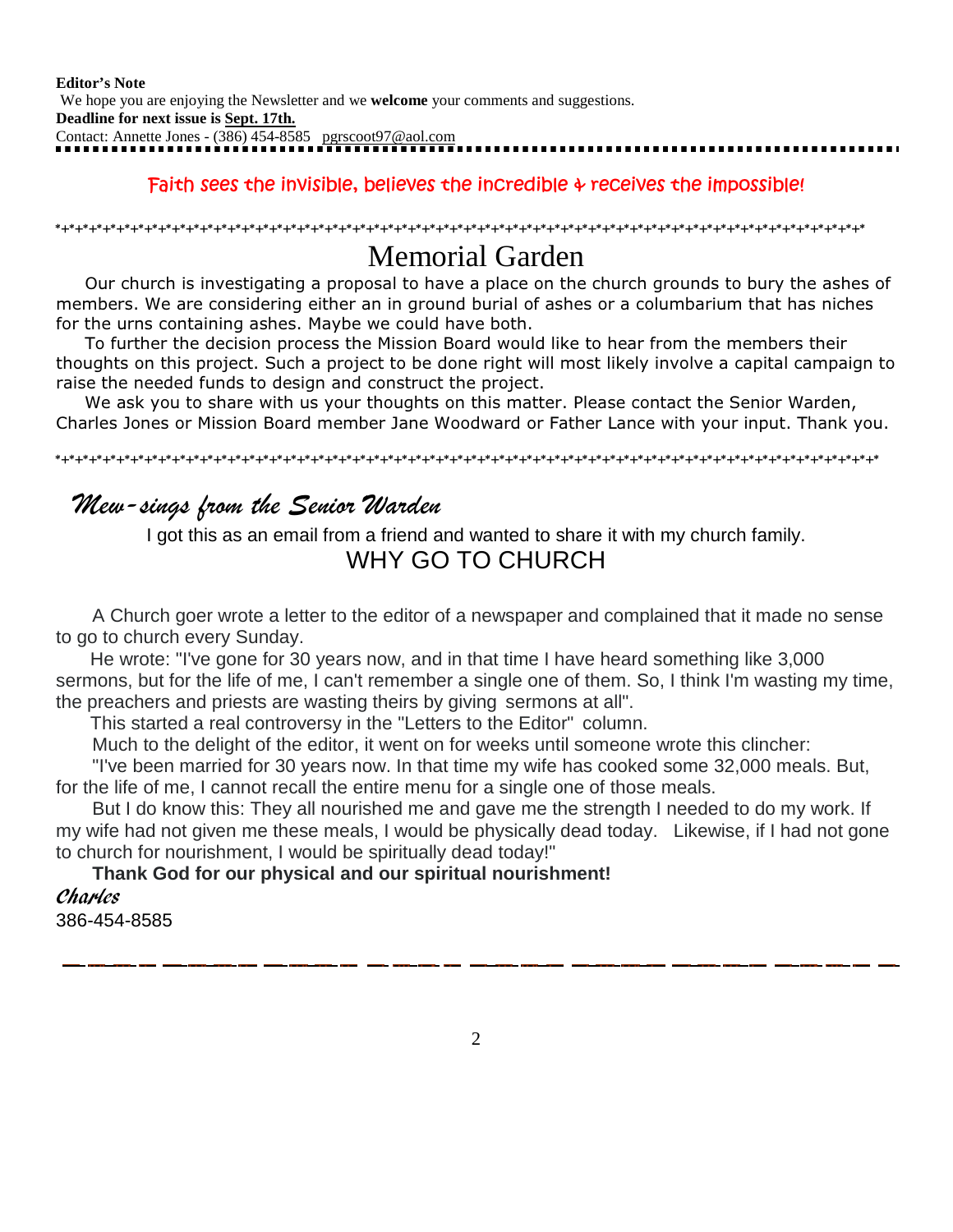

Hostess List for September



Sept 3 – Pot Luck Sept 10 – Cornelia

Sept 17 – Nancy/ Sheryl S Sept 24 – Jane/ Stephanie S

*Note: If you would like to volunteer to provide a light snack and drink, please contact Cornelia Swann 386-454-3505.*

\*+\*+\*+\*+\*+\*+\*+\*+\*+\*+\*+\*+\*+\*+\*+\*+\*+\*+\*+\*+\*+\*+\*+\*+\*+\*+\*+\*+\*+\*+\*+\*+\*+\*+\*+\*+\*+\*+\*+\*+\*+\*+\*+\*+\*+\*+\*+\*+\*+\*+\*+\*+\*+\*+\*+\*+\*+\*+\*+\*

Girls Day Out **Saturday, September 16th at 12:00 in the Parish Hall. Come join us for lunch and lots of fun!!**

**Please let Betty (352-228-0227) or Cornelia (386-454-3505) know if you will be attending.**

**Hope to see you there**

# EDED Lessons for September 0202

Sept 3rd: Exodus 3:1-15; Psalm 105:1-6,23-26,45c; Romans 12:9-21; Matthew 16:21-28 10th: Exodus 12:1-14; Psalm 149; Romans 13:8-14; Matthew 18:15-20 17th: Exodus 14:19-31; Psalm 114; Romans 14:1-12; Matthew 18:21-35 **24th:** Exodus 16:2-15; Psalm 105:1-6,37-45; Philippians 1:21-30; Matthew 20:1-16

> *The nicest place to be is in someone's thoughts, The safest place to be is in someone's prayers, And the very best place to be is …….. In the hands of GOD*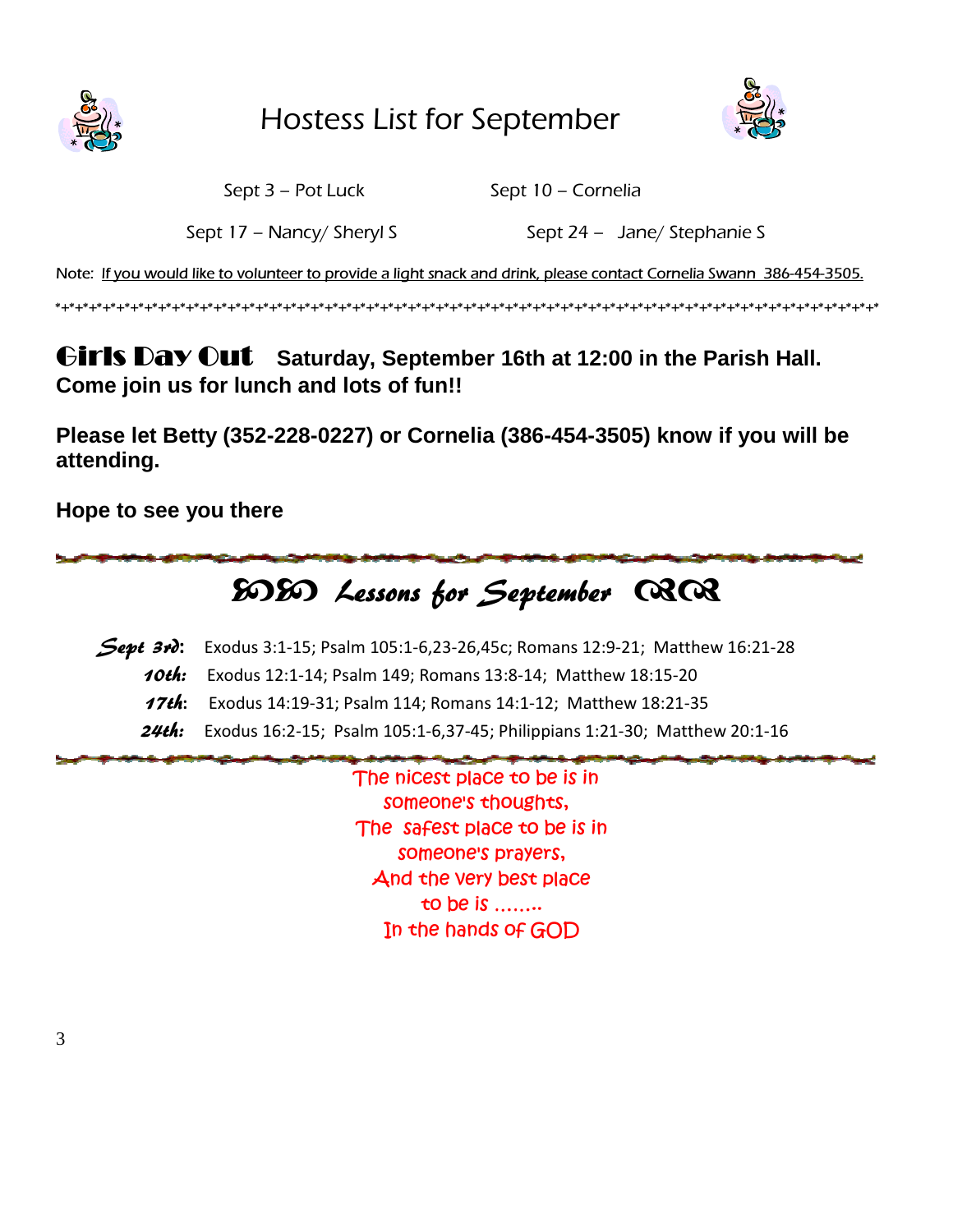

- 
- 6 -- J.R. Bancroft 20 Bill Crossman
- 6 -- Debra Wright 25 Jared Moomaw
- 8 Charles Jones 25 Camden Treese Wes Marston 27 – John Johnston Alma Moegenberg 29 – Marge Dispenza
- 9 Betty Pieklik
- 

fxÑàxÅuxÜ U|Üà{wtçá TÇÇ|äxÜátÜ|xá |Ç fxÑàxÅuxÜ



Sept 3 – Gregg Pelfrey 17 – Ed Shiver Sep 7 – Pat & Tom Robertson

 Congratulations to Each of YOU! If your name does not appear here, please contact Annette Jones to have it added for next time.

\*+\*+\*+\*+\*+\*+\*+\*+\*+\*+\*+\*+\*+\*+\*+\*+\*+\*+\*+\*+\*+\*+\*+\*+\*+\*+\*+\*+\*+\*+\*+\*+\*+\*+\*+\*+\*+\*+\*+\*+\*+\*+\*+\*+\*+\*+\*+\*+\*+\*+\*+\*+\*+\*+\*+

#### *When you are DOWN to nothing, God is UP to something!*

\*+\*+\*+\*+\*+\*+\*+\*+\*+\*+\*+\*+\*+\*+\*+\*+\*+\*+\*+\*+\*+\*+\*+\*+\*+\*+\*+\*+\*+\*+\*+\*+\*+\*+\*+\*+\*+\*+\*+\*+\*+\*+\*+\*+\*+\*+\*+\*+\*+\*+\*+\*+\*+\*+\*+





Sunday School Teaching Schedule for 10am Services:

- Sept. 10<sup>th</sup>: Cherie Ben
- Sept. 17<sup>th</sup>: Sheryl Betty
- Sept. 24<sup>th</sup>: Cornelia Ben

Upcoming Children & Youth Events:

 $\sim$  Sun. Sept. 10<sup>th</sup>: Sunday School Kick-off!!

 $\sim$  Wed. Sept. 13<sup>th</sup>: First Youth Group Meeting at 7pm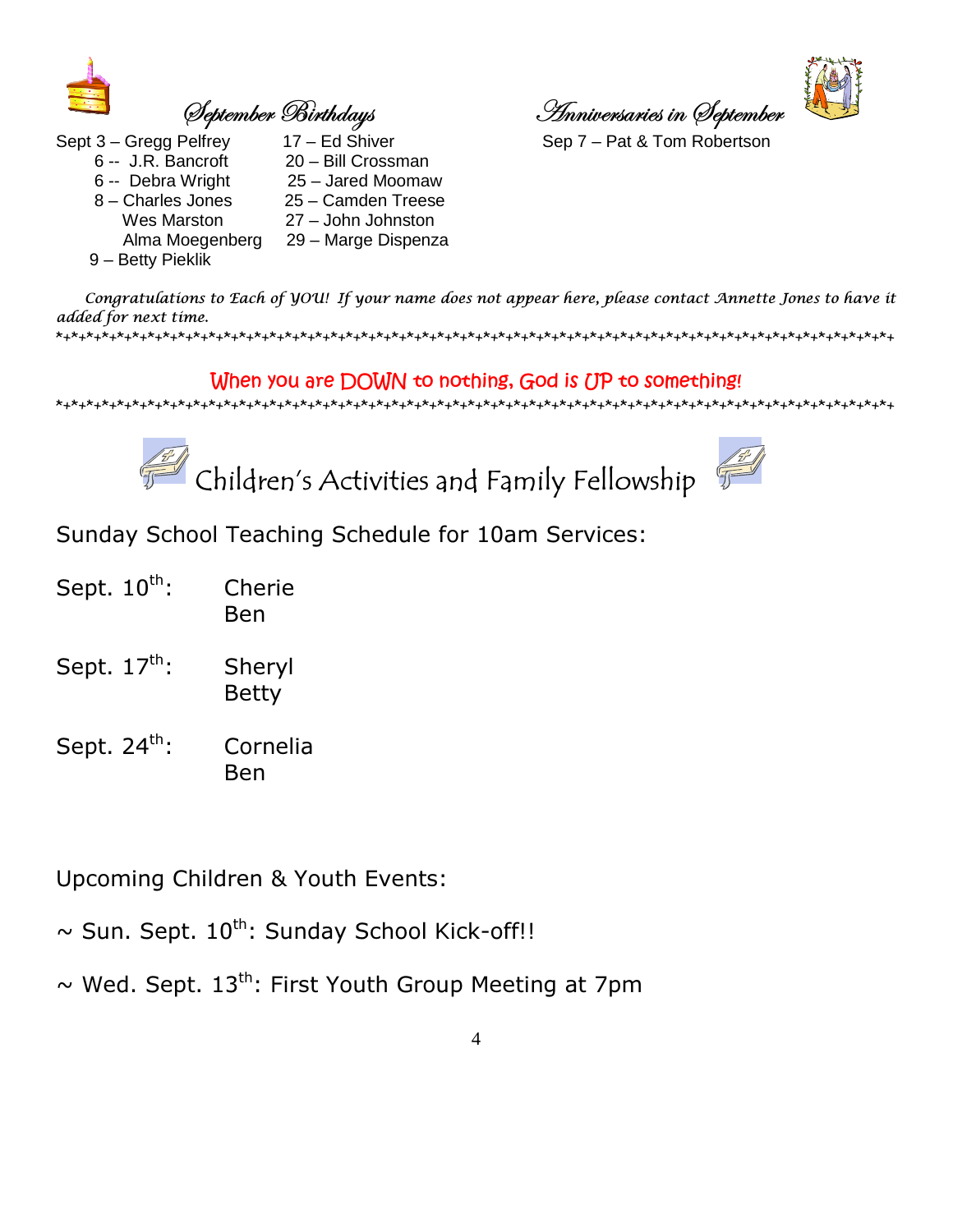$\sim$  Wed. Sept. 20<sup>th</sup>: Youth Group Meeting at 7pm

 $\sim$  Friday, Sept. 22 – Sun. September 24: Happening #135

Happening is a renewal weekend for high school aged young people in grades 10 - 12. The purpose of Happening in the Diocese of Florida is to renew the spiritual life of high school students who attend in order that they may take their place in the ministry and leadership of the parishes and missions which sponsor them. It is a weekend experience of fun, games, sharing, surprises, and most of all, a time of spiritual renewal and empowerment. Cost: \$140 (Candidate registration due August 24.)

 $\sim$  Wed. Sept. 27<sup>th</sup> – First Club 326 Meeting at 7pm

# Pictures from Mission Week



Feed My Lambs at St. James Episcopal, Lake City



Bread of the Mighty in Gainesville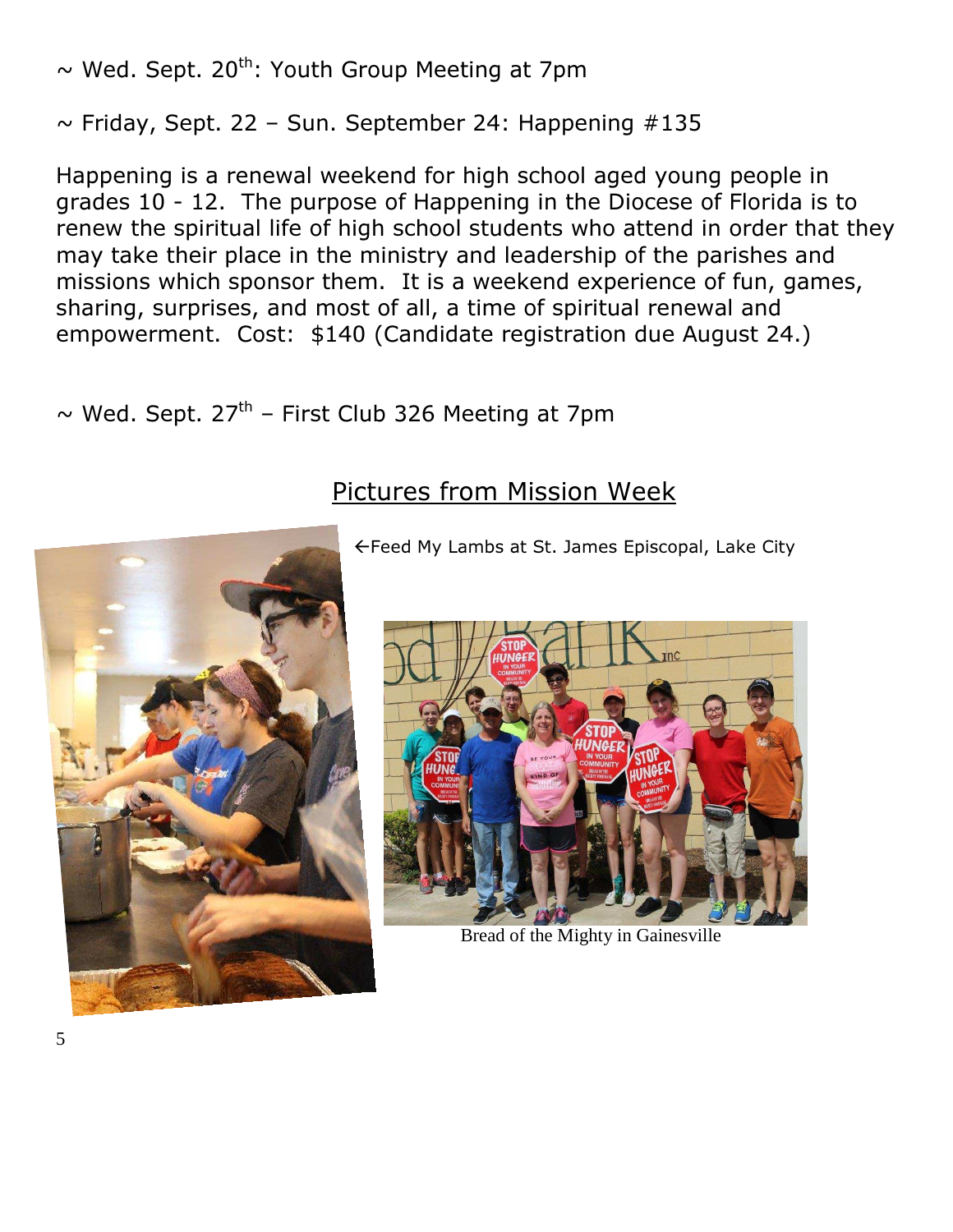

← Placing Stained Glass At Camp Weed



 and finally, painting the classroom at St. Bart's  $\rightarrow$ 



 $\leftarrow$  Blessing of the Back Packs the Sunday before school started.

**Carla Tibbitts** address up North as follows: PO Box 262 Parrot, VA 24312

and a physical address of: 6642 Parrot Mountain. Road, Parrot, VA 24132

The phone remains the same 1-386-497-1020. She will let us know when she gets a landline.

She is doing well, enjoying the weather right now and settling in.

\*+\*+\*+\*+\*+\*+\*+\*+\*+\*+\*+\*+\*+\*+\*+\*+\*+\*+\*+\*+\*+\*+\*+\*+\*+\*+\*+\*+\*+\*+\*+\*+\*+\*+\*+\*+\*+\*+\*+\*+\*+\*+\*+\*+\*+\*+\*+\*+\*+\*+\*+\*+\*+\*+\*+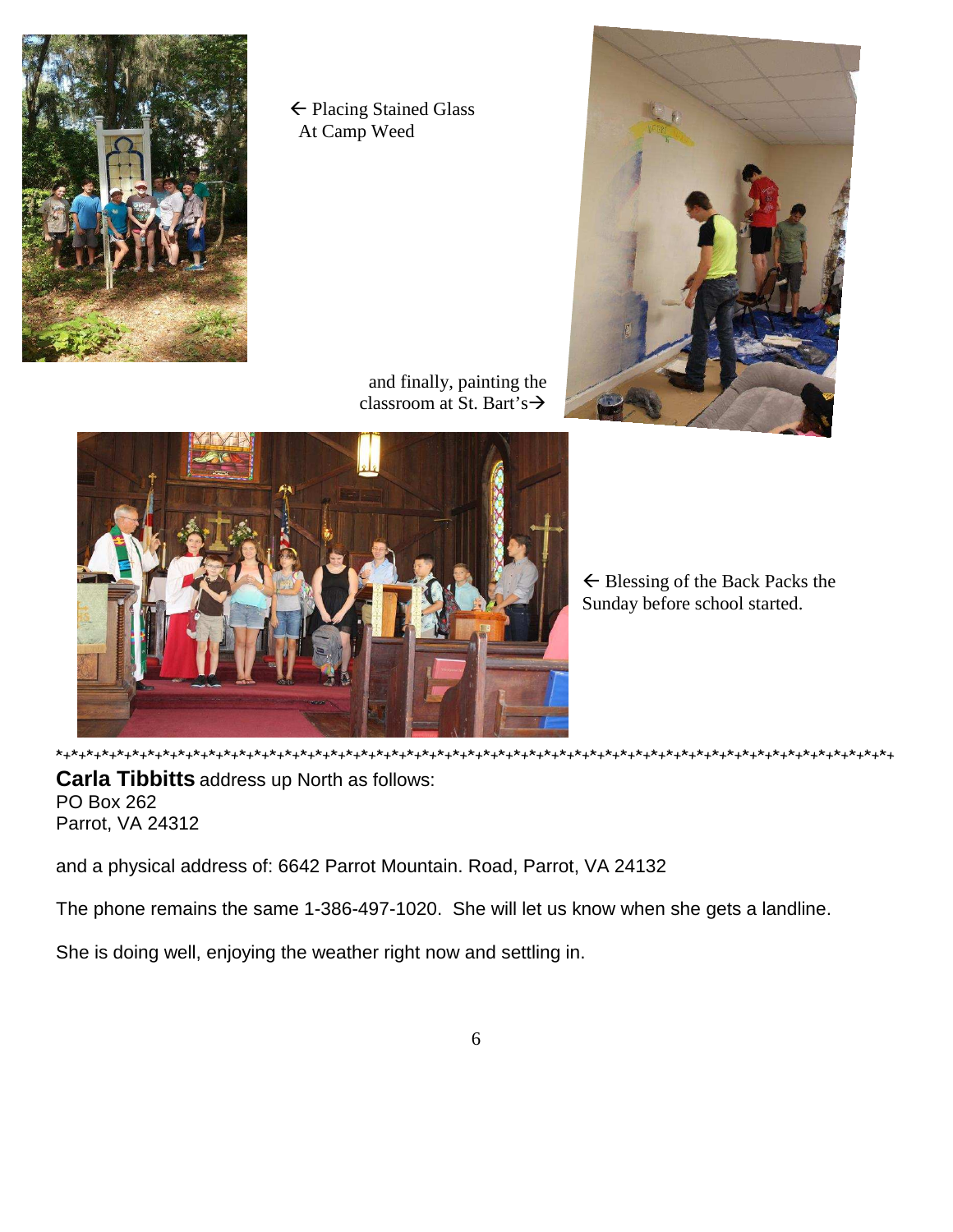#### **Are you a "Member" of St. Bartholomew's?**

We all have different ideas as to what constitutes membership at St. Bartholomew's. To some, it may mean attending services on a regular basis, tithing, volunteering or all three. We certainly encourage all these qualities in our members, but these, in and of themselves do not make you a "member" of **St. Bartholomew's.** 

The sacrament of Holy Baptism makes you a member of the Universal Christian Church and allows you to take communion in an Episcopal Church. When you were baptized, you were enrolled as a "member" of that congregation. If it was an Episcopal Church, you became an Episcopalian and remain a member of that particular church until death or you transfer to another church.

The church record of membership also contains vital information, which includes baptism, confirmation and marriage records. This record may be a prime source of evidence for future generations in tracking family history.

We encourage you to become an official member of St. Bartholomew's. If you would like to transfer membership from another church or are uncertain as to whether you are a member of St. Bart's, please check with Charles Jones (Senior Warden), Carol Griffin (Church Administrator) or Father Lance.

```
+*+*+*+*+*+*+*+*+*+*+*+*+*+*+*+*+*+*+*+*+*+*+*+*+*+*+*+*+*+*+*+*+*+*+*+*+*+*+*+*+*+*+*+*+*+*+*+*+
```
#### *B. I. B L. E. simply means: Basic Instructions Before Leaving Earth!*

\*+\*+\*+\*+\*+\*+\*+\*+\*+\*+\*+\*+\*+\*+\*+\*+\*+\*+\*+\*+\*+\*+\*+\*+\*+\*+\*+\*+\*+\*+\*+\*+\*+\*+\*+\*+\*+\*+\*+\*+\*+\*+\*+\*+\*+\*+\*+\*+\*+\*+\*+\*+\*+\*+\*+

| Chalíce Bearers/Acolytes - September Lay Readers - September |  |  |
|--------------------------------------------------------------|--|--|
|                                                              |  |  |

| 9/3 - Margaret/ Trevor | 9/3 - Debra Wríght                   |
|------------------------|--------------------------------------|
| 9/10 - Annette/Gabby   | Carole Ellís<br>$9/10$ – Beth Treese |
|                        | Tracíe Munn                          |
| 9/17 – Wes/Sam         | 9/17 - Evelyn Walden                 |
|                        | Gabby Harrís                         |
| 9/24 - Gregg/Gabby     | 9/24 - Annette Jones                 |
|                        | Stephanie Sauble                     |

7